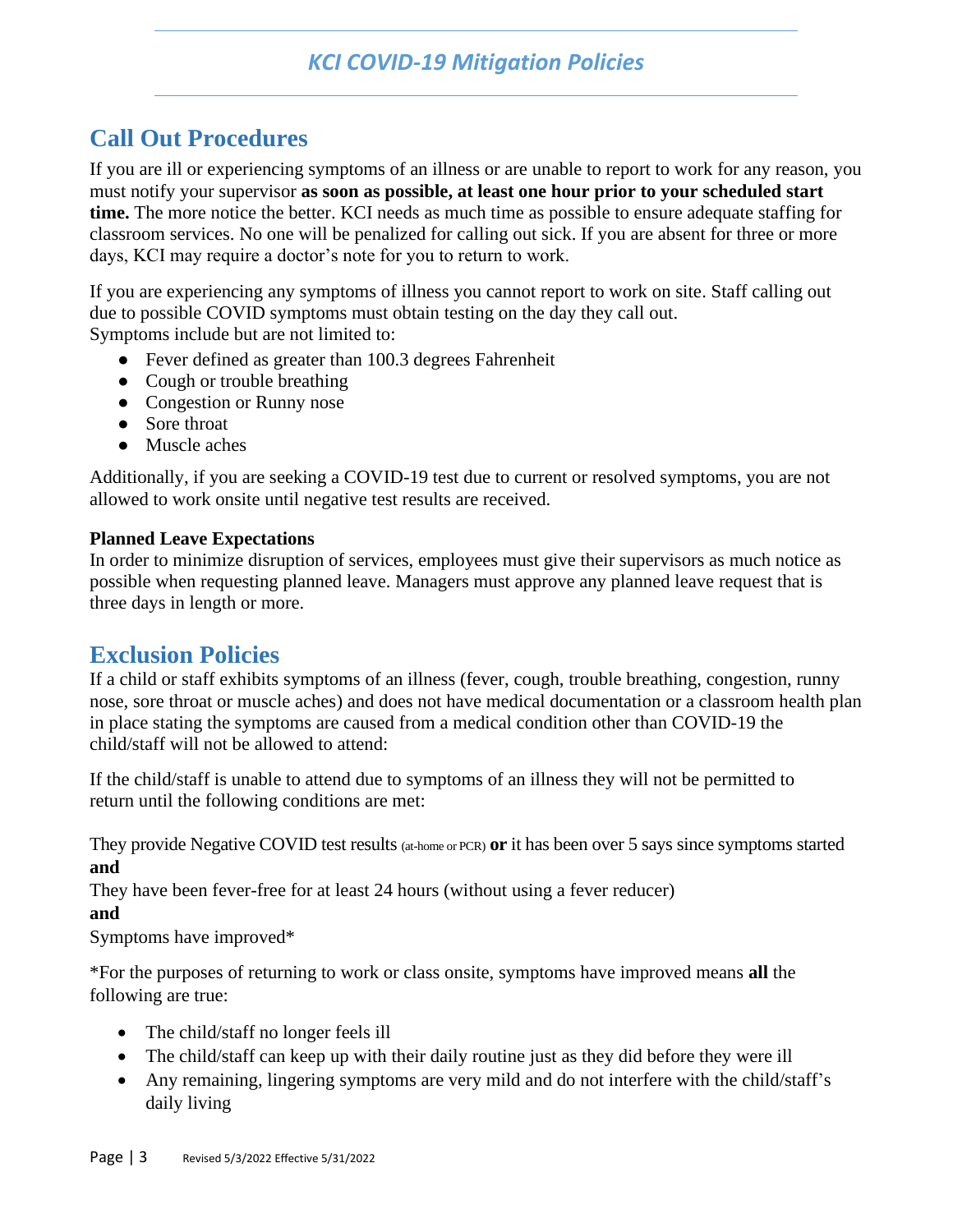## **COVID-19 Exposure Response & Communication Plan**

*Below are the steps that will be followed in response to COVID-19 exposure within program.*

*Exposure: A child or staff reports testing positive for the COVID-19 virus and was present in the program with symptoms or in the center 48 hours before symptoms developed (or if asymptomatic, in the 48 hours before the testing was done).*

**In the event of a confirmed COVID-19 case** (someone who has been in program or office) take the following steps:

#### **A. If a parent/guardian notifies KCI that their child(ren) has tested positive for COVID-19 or a staff notifies KCI that they have tested positive for COVID-19:**

- <sup>1.</sup> The child/staff will not be allowed to return to program until it has been over 5 days since the onset of symptoms or the positive test was taken, there has been no fever for 24 hours and they are symptom free or their symptoms are improving.
- **2.** KCI Leadership will contact all parents of children who were in class with the positive child/staff during the 48 hours before the they began showing symptoms (or were tested if asymptomatic) to notify them that their child may have bene exposed to someone who tested positive for COVID-19. A notification letter that provides the last date of possible exposure will be provided by the Center Director when parents pick-up their children. **The child/staff's name and information must not be shared.**
	- a. We will inform families that they should monitor their children and household members for symptoms of COVID 19 and communicate to KCI if any symptoms appear.
- **3.** HR/Program Leadership will notify all staff who worked at the program site during the during the 48 hours before the child/staff began showing symptoms (or was tested if asymptomatic) to notify them that a child/staff tested positive for COVID-19. The last date of possible exposure will be shared. **Child/staff's name and information must not be shared.**
	- a. We will inform staff that they should monitor themselves for symptoms and communicate to KCI if any symptoms appear.
- 4. Executive Director will notify the KCI Policy Council, Board of Director and Region X Office of Head Start.
- **B. Staff members who test positive for COVID-19 should immediately notify their supervisor or their supervising manager (if it is the weekend).**
	- 1. Staff (or HR Manager if staff cannot) will complete a Workplace Injury Report Form if the illness was a direct result of working at KCI.

#### **C. Resources for staff and families:**

If staff or families are in need of getting tested, the following resources can be of assistance:

● FREE oral swab COVID-19 tests administered by healthcare professionals are available at locations in Anchorage. To find current testing sites visit: <https://anchoragecovidtest.org/>